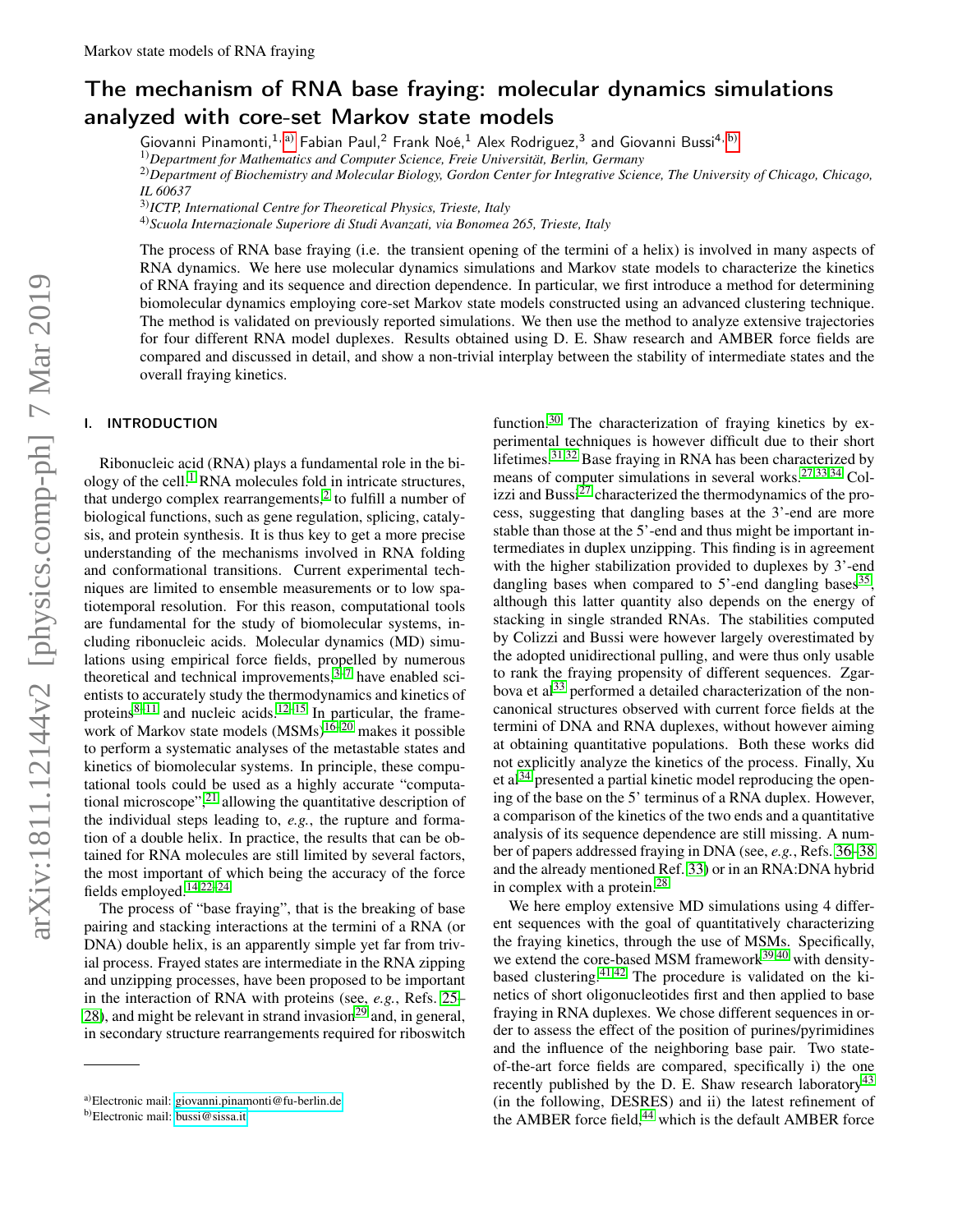field for RNA systems. Both force fields are based on previ-ous versions of the AMBER force field.<sup>[45](#page-7-1)[,46](#page-7-2)</sup> We studied the sequence dependence of stability, fraying rate, and the different pathways which the process can follow. Interestingly, the results display a non-trivial interplay between the stability of intermediate structures and the kinetics of the process.

#### II. METHODS

#### Molecular dynamics simulations

We simulated the dynamics of short helices composed of a 3 base-pair GC stem plus an AU terminal pair. In particular, the following four permutations were used as model constructs:  $\frac{5}{3}$ , -LGGC  $\frac{5}{3}$ , -LGGC  $\frac{5}{3}$ , -UCGC  $\frac{5}{3}$ , -LGGC  $\frac{5}{3}$ , -LGGC. In the rest of the paper we will refer to these constructs using only the sequence of the strand fraying at its 5'-end, respectively ACGC, AGCG, UCGC, UGCG.

Initial structures were obtained using the Make-NA server (<http://structure.usc.edu/make-na/>). RNA duplexes were solvated in explicit water, adding  $Na<sup>+</sup>$  counterions to neutralize the RNA charge, plus additional NaCl to reach the nominal concentration of 0.1 M. The system was inserted in a truncated dodecahedral box with periodic boundary conditions and box size 5.17 nm. RNA was described using either the DESRES force field $43,45,46$  $43,45,46$  $43,45,46$  with TIP4P-D water model<sup>[47](#page-7-3)</sup> or the AMBER force field<sup>[44](#page-7-0)-46</sup> with the TIP3P water model.[48](#page-7-4) Ions in DESRES simulations were described using the CHARMM parameters $49$  as recommended in Ref. [43,](#page-6-30) whereas in AMBER simulations they were described using AMBER-adapted parameters for  $Na<sup>+50</sup>$  $Na<sup>+50</sup>$  $Na<sup>+50</sup>$  and Cl−. [51](#page-7-7) Based on previous results, we do not expect RNA dynamics to be highly affected by the ion parameters at this concentration.<sup>[52](#page-7-8),  $\overline{53}$ </sup> The equations of motion were integrated with a 2 fs time step. All bond lengths were constrained using the LINCS algorithm.<sup>[54](#page-7-10)</sup> Long-range electrostatics was treated using particle-mesh-Ewald summations.<sup>[55](#page-7-11)</sup> Trajectories were generated in the isothermal-isobaric ensemble using stochas-tic velocity rescaling<sup>[56](#page-7-12)</sup> and the Parrinello-Rahman barostat.<sup>[57](#page-7-13)</sup> All simulations were performed using GROMACS (version 4.6.7, calculations using AMBER force field, and 5.1.2, calculations using DESRES force field). Force field parameters can be found at <https://github.com/srnas/ff>. Since we decided to focus the study on the fraying of the A-U terminal pair, we restrained the distances between the heavy atoms involved in the hydrogen bonds corresponding to the G-C pairs, using harmonic potentials. Additional details of the simulations are given in the SI.

For each system we ran 32 independent simulations, each approximately 1.0-1.5 μs long. After an initial energy minimization using a steepest descent algorithm, 32 independent simulations were initialized with random seeds and simulated for 100 ps at  $T = 400$  K, then equilibrated for additional 100 ps at  $T = 300$  K. The final configurations were used as starting points for the production runs. The simulations using the DESRES and AMBER force fields were performed starting from exactly the same conformations. Frames were stored

for later analysis every 100 ps. The minimum distance observed between solute atoms from periodic images was 1.55 nm (DESRES simulations). Stacking interactions were analyzed by using both the stacking  $score<sup>58</sup>$  $score<sup>58</sup>$  $score<sup>58</sup>$  and the so-called G-vectors introduced in Ref. [59.](#page-7-15) We analyzed the trajectories using Barnaba<sup>[60](#page-7-16)</sup> and MDTraj.<sup>[61](#page-7-17)</sup>

## <span id="page-1-0"></span>B. Core Markov state model combined with density-based clustering

MSMs have been successfully applied to the study of many biomolecular systems (see, *e.g.*, Refs. [11,](#page-6-5) [62](#page-7-18)[–66\)](#page-7-19). The idea underlying an MSM is to reduce the complexity of a simulation by partitioning the phase space into discrete microstates via a clustering algorithm. The transition probabilities between these microstates can be then computed counting the transitions observed in the MD trajectories.

A possible approach to compute these probabilities is the so-called "transition-based-assignment" or "coring", first proposed in ref. [39](#page-6-26) and further analyzed in ref. [40.](#page-6-27) The idea is to define a collections of "core sets", i.e. metastable regions of the phase space, which are not required to be in contact among each other. A transition between states *A* and *B* is counted only when a trajectory goes from the core region of *A* ( $\mathcal{C}_A$ ) to the core region of *B* ( $\mathcal{C}_B$ ) without passing through any other core region. Then the system will be considered in state *B* until it goes back to  $\mathcal{C}_A$  or reaches a third core region, independently of how many times it exits and re-enters in  $\mathcal{C}_B$ before reaching a new state.

The fundamental step of this approach is to start with a good definition of metastable core sets. This requirement is usually in contrast with the fact that, when studying the dynamics of a complex biomolecule, no prior knowledge of the free-energy landscape of the system is available. Therefore, in order to successfully apply this method it is necessary to extract this information from the simulation data, preprocessing the trajectories in order to identify different states and define realistic core regions. A smart way to do this is to make use of a density-based clustering algorithm to separate the MD data set into a collection of clusters and identify the core regions of these clusters as the regions with higher density.<sup>[67](#page-7-20)</sup>

To construct core-based MSMs we proceed as follows. We started by describing the system using the same set of coordinates that we employed in a previous work: $62$  i) G-vectors (4D vectors connecting the nucleobases ring centers, as described in Ref. [59\)](#page-7-15), ii) the sine and cosine of backbone dihedrals, sugar ring torsional angles, and glycosidic torsional angles. The dimensionality of this input was then reduced using time-lagged independent component analysis  $(TICA)^{68}$  $(TICA)^{68}$  $(TICA)^{68}$ with a lag time of 5 ns, and data was projected on the slow-est TICs using a kinetic map projection.<sup>[69](#page-7-22)</sup> Subsequently, we used the pointwise-adaptive k-free energy estimator (PAk) al-gorithm<sup>[70](#page-7-23)</sup> combined with the TWO-NN algorithm<sup>[71](#page-7-24)</sup> to estimate the pointwise density in TICA space, which was then used to cluster the data using density peak clustering. $41,42$  $41,42$  We defined the core of each cluster as the set of all points *i* for which  $\rho_i/\rho_{\text{MAX}} > e^{-1}$ , where  $\rho_{\text{MAX}}$  is the maximum density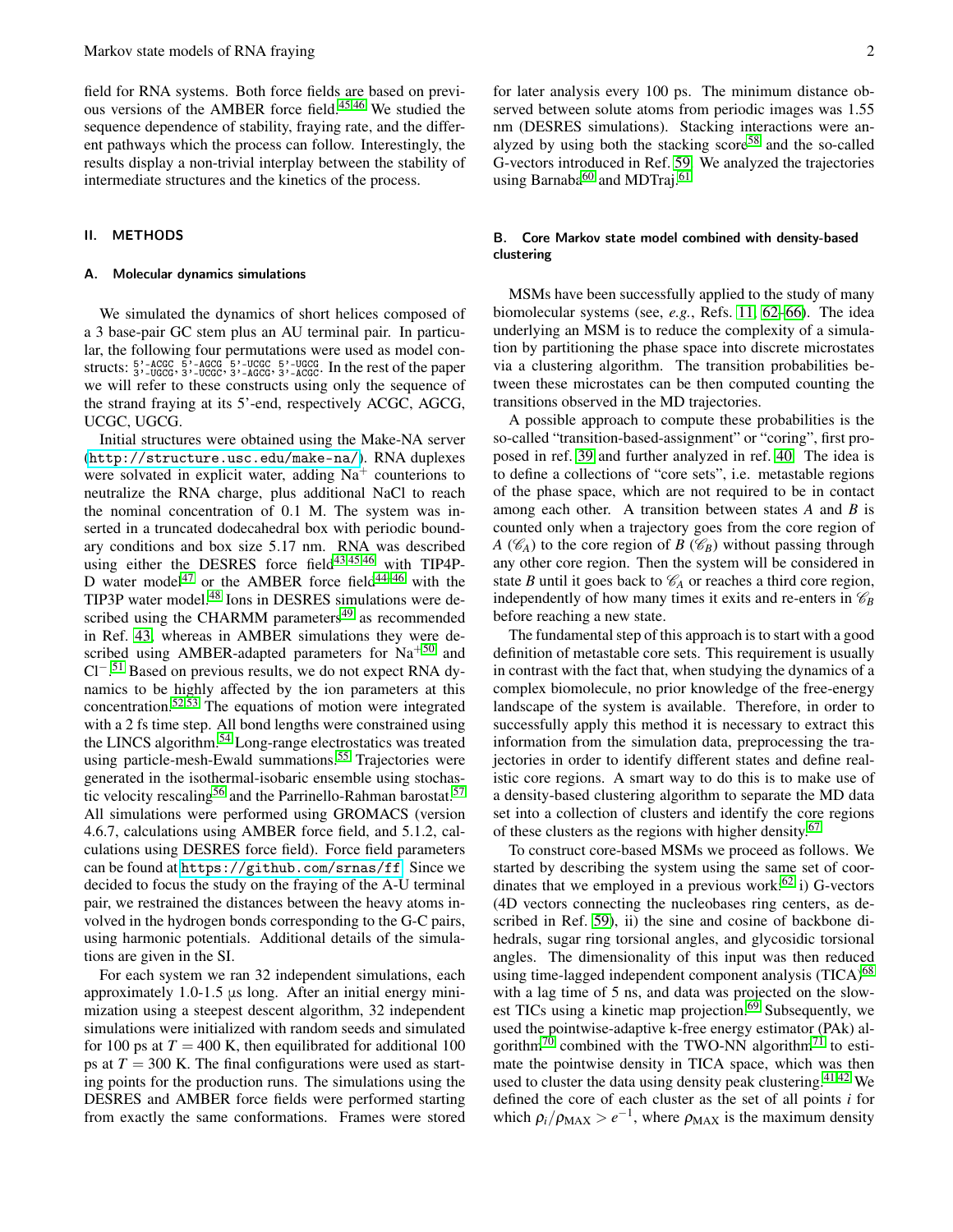in the cluster. According with Rodriguez *et al.* <sup>[70](#page-7-23)</sup>, this corresponds approximately to a maximum of  $1 \, k_B T$  free-energy difference between the configurations included in the core set and those belonging to the transition areas. Finally, the MD trajectories were discretized by assigning each frame to the last core set visited, and the resulting discrete trajectories were used to estimate a reversible MSM.<sup>[72](#page-7-25)[,73](#page-7-26)</sup> More details on the procedure are given in the SI.

This procedure leads to robust and reliable MSMs. In order to validate this procedure we compared the results with those of a standard MSM in which the phase space was discretized using k-means clustering on TICA projected space, and a transition was counted every time a trajectory jumped from one microstate to the other. Results of this validation are given in Section [III A.](#page-2-0)

Afterwards, a lag time  $\tau = 100$  ps was then used to construct a core-based MSM that approximates the dynamics of the discretized system. The quality of the Markovian approximation was tested by looking at the convergence of the implied timescales predicted by the MSM for increasing values of  $\tau$  as described in Ref. [17.](#page-6-31)

The MSM construction and analysis was performed using the software PyEMMA 2.2.[74](#page-7-27) Density Peak clustering was performed using the code available at [https://github.](https://github.com/alexdepremia/Advanced-Density-Peaks) [com/alexdepremia/Advanced-Density-Peaks](https://github.com/alexdepremia/Advanced-Density-Peaks).

## C. Classification of states

In order to obtain an easy-to-interpret representation of the fraying kinetics, we classified the microstates obtained with the MSM procedure in different groups. The classification was performed using a number of structural determinants, including root-mean-square deviation (RMSD) from native conformation<sup>[75](#page-7-28)</sup> and stacking score.<sup>[58](#page-7-14)</sup>

For each system, microstates were grouped into the following states:

- closed (*C*): canonical double helix, with both terminal bases in their native conformations, stacking on the adjacent G or C base, and forming pairing interactions between each other;
- open (*O*): frayed structures, with broken pairing between the two terminal bases, which are both unstacked and freely moving;
- 5'-open (5*P*): the base at the 5' terminal base is not forming any stacking and pairing interactions, while the base in 3' is still in its native conformation;
- 3'-open (3*P*): same as 5*P*, but inverting 5' and 3';
- misfolded (*M*): the base on the 3' terminus is rotated by 180 degrees and stacking "upside down" on its adiacent base;
- undefined (*U*): all conformations not falling into the previous categories, including, among others, microstates where the base at the 5' terminus is rotated

<span id="page-2-1"></span>TABLE I. Thermodynamic and kinetic properties obtained from the MSMs of the 4 RNA duplexes, specifically: Free-energy difference between *O* and *C* states ( $\Delta F_{C\rightarrow O}$ ) negative experimental stabilization of each duplex by the terminal base pair computed with nearest neighbors parameters (−∆*F*<sub>stab</sub>);<sup>[35](#page-6-23)</sup> MFPTs from *C* to *O*, and viceversa; slowest implied timescale  $(t_1)$  obtained from the MSM. Energies are expressed in kcal/mol. Notice that the negative experimental stabilization is by construction expected to be smaller than the stacking energy (see text for discussion). Uncertainties were estimated by using a Jackknife procedure.

| Seq. | $\frac{\Delta F_{C\rightarrow O}}{\rm MSM}$ | $-\Delta F_{\rm stab}$                                               | MFPT $(\mu s)$ |                                         | $t_1$ (ns) |
|------|---------------------------------------------|----------------------------------------------------------------------|----------------|-----------------------------------------|------------|
|      |                                             | Experiment $\overline{C} \rightarrow O$ $\overline{O} \rightarrow C$ |                |                                         |            |
|      | $ACGC$ 3.7 $\pm$ 0.05                       | 2.0                                                                  |                | $10 \pm 1$ $0.28 \pm 0.01$ $336 \pm 12$ |            |
|      | $AGCG 3.1 + 0.15$                           | 1.8                                                                  |                | $10 \pm 4$ 0.47 $\pm$ 0.03 479 $\pm$ 31 |            |
|      | UCGC $4.6 + 0.02$                           | 2.1                                                                  |                | $52 \pm 6$ $0.36 \pm 0.05$ $371 \pm 57$ |            |
|      | UGCG $2.9 + 0.07$                           | 1.8                                                                  |                | $10 \pm 1$ $0.29 \pm 0.01$ $424 \pm 21$ |            |

upside down, or configurations in which one of the two terminal bases stacks on the top of a base in the opposite strand.

Technical details of this classification are reported in the SI.

## III. RESULTS

#### <span id="page-2-0"></span>A. Validation of the core-based MSM

As a first step we performed a validation of the introduced MSM procedure using core-sets obtained with the PAk algorithm and DP clustering. In particular, we here analyzed tra-jectories reported in a previous paper<sup>[62](#page-7-18)</sup> for RNA adenine diand tri-nucleotides. Details of this analysis are provided in Section [II B](#page-1-0) and in the SI. Figure [1A](#page-3-0) reports a comparison between the results obtained with a core-set MSM and those obtained with a standard MSM approach, as described in the Methods section. Specifically, the timescales as a function of the lag time  $\tau$  are shown, and we can see that the core-based MSM lead to timescales fully compatible with the standard approach. Strikingly, the timescales are basically independent of the chosen lag time, showing that this procedure is extremely robust and allows the selection of a relatively short lag time for the MSM construction. We also notice (See Tab. SI 1) that the number of clusters resulting from the DP clustering is consistently smaller than the number of microstates that are required for a good discretization using k-means.

#### B. Energetic and kinetic analysis

After being validated, the method is used to analyze large scale simulations of 4 short duplexes, consisting in 32 simulations, with a total simulation time of 35 to 54 μs for each sequence (see Tab. SI 1 for details). Two different force fields were employed. We here report results using the DESRES force field, $43$  whereas results using the standard AMBER force field are presented in Section [III C.](#page-4-0)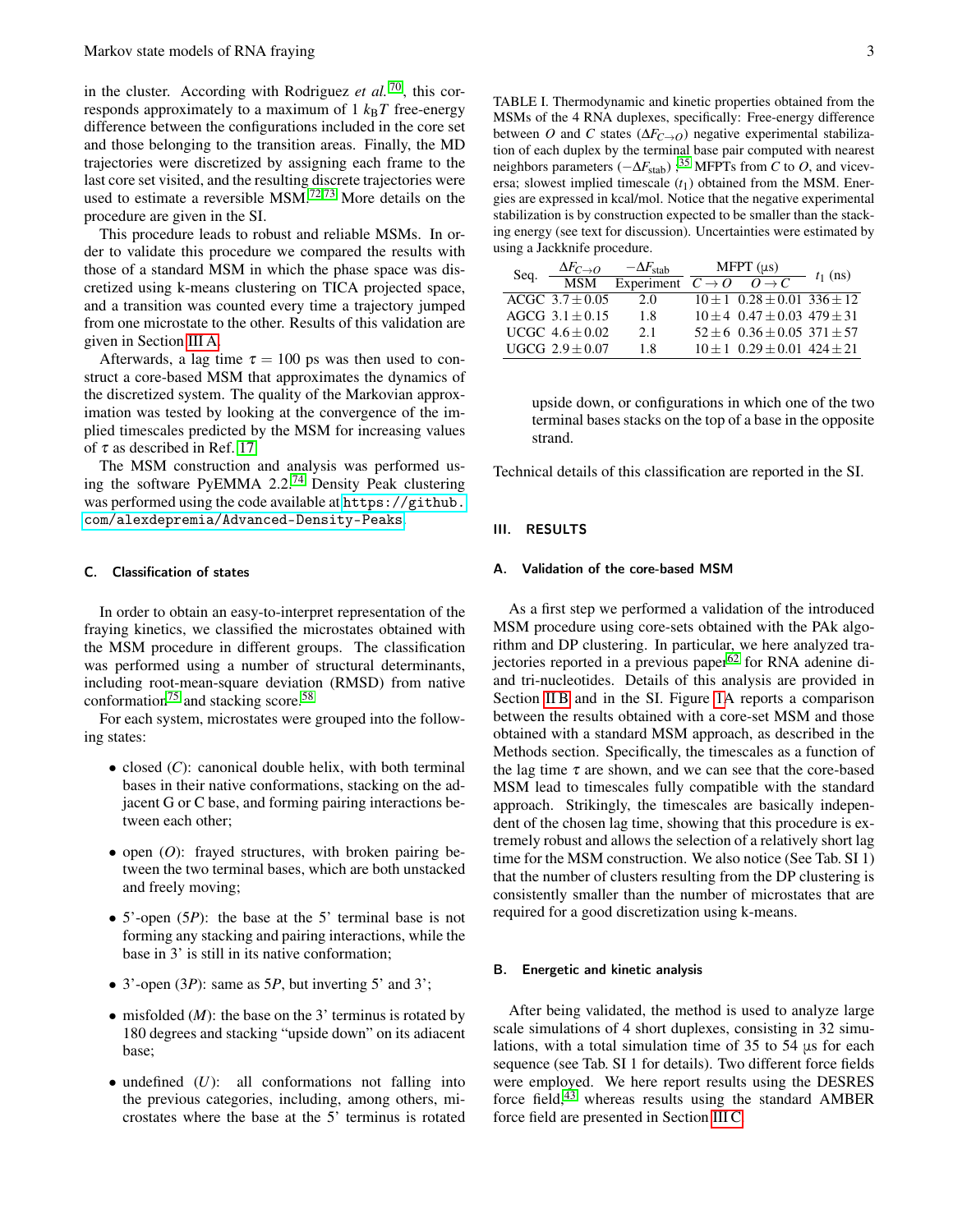

<span id="page-3-0"></span>FIG. 1. Implied timescales of the MSM for different systems, as a function of the lag time. The three slowest timescales obtained with the core-based MSM (continuous lines) are compared with a standard MSM with k-mean clustering (dashed lines). Panel A shows the validation on the adenine di- and trinucleotide simulations taken from Ref. [62.](#page-7-18) Panel B reports the results for the 4 RNA duplexes studied in this work.

From the equilibrium population of the microstates obtained from the MSM, we computed the free-energy difference between the *O* and *C* states. Tab. [I](#page-2-1) reports the computed difference in free energy between the closed (*C*) state and the open (*O*) one. The native structure is the most stable one, as expected. The stability of the closed structure can be com-pared with thermodynamic experiments<sup>[35](#page-6-23)</sup> where the stabilization of a duplex due to the presence of an additional base pair is measured. The negative of this number provides a lower bound for the stacking energy. Indeed, by assuming that unstacked nucleobases do not form any interaction, the contribution of an additional base pair to the stability of a duplex  $(\Delta F_{\text{stab}})$  can be approximated as

$$
\Delta F_{\text{stab}} \approx \Delta F_{S \to U}^{ss_1} + \Delta F_{S \to U}^{ss_2} - \Delta F_{C \to O} \ . \tag{1}
$$

Here  $\Delta F_{S \to U}^{ss_1}$  and  $\Delta F_{S \to U}^{ss_2}$  are the free-energy changes related to breaking a terminal stacking interaction in the two individual single strands. Since single strands are expected to display a significant amount of stacking<sup>[76](#page-7-29)</sup> these terms are expected to be positive, so that −∆*F*stab < ∆*FC*→*O*. The ranking of the four investigated systems is thus qualitatively consistent.

We also computed the stability of the intermediate states where only one of the two nucleobases is open and the other is stacked (3'-open, 3*P*, and 5'-open, 5*P*, if the stacked nucleobase is at the 5' or 3' end of the helix, respectively). The relative ∆*F*, with respect to state *C*, of the 3*P* and 5*P* intermediate states are reported in Tab. SI 3-6. As expected, adenine (purine) terminal bases form stacking interactions that are stronger when compared with uracils (pyrimidines). Moreover we find that the 5'-open states are on average more stable than the 3'-open states, although the difference is modulated by the sequence. In particular, the two stabilities are roughly comparable when the purine (A) is located at the 5' end, whereas the 5'-open state is significantly more stable when the purine is located at the 3'-end. These results are qualitatively consistent with previous findings. $27$ 

Finally, states *U* and *M*, where one or both nucleotides are not in their native structure nor unstacked, appear with non-negligible population. Their stabilities are significantly smaller than that of the native closed structure. We are not aware of solution experiments that rule out these structures as possible alternatives. Focusing on state *M*, which consists of a clearly defined ensemble of conformations, we tried to search structures similar to these ones<sup>[59](#page-7-15)</sup> within the whole structural database using Barnaba.<sup>[60](#page-7-16)</sup> Although fragments extracted from the database are expected to be highly biased due to their structural context and to the variety of experimental conditions under which they were obtained, they were shown to agree with solution experiments to a significant extent both in proteins<sup>[77](#page-7-30)</sup> and nucleic acids.<sup>[78](#page-7-31)</sup> A significant number of fragments with virtually identical base pairing can be found (see Tab. SI 6), suggesting that these misfolded structures are plausible metastable states.

We then used the obtained MSMs to characterize the kinetics of fraying. Interestingly, the slowest process always corresponds to the unstacking and rotation of the nucleobase at the 3'-end (see Fig. [2A](#page-4-1)), and thus represents the interconversion to the misfolded structure mentioned above. The timescales of this process for the four different systems are also reported in Table [I.](#page-2-1) We then computed the fraying kinetics for the four systems using transition-path-theory  $(TPT)$ ,<sup>[79](#page-7-32)</sup> in the formula-tion of MSMs.<sup>[80](#page-7-33)</sup> The mean-first-passage time (MFPT) associated to the fraying transition for the four systems is reported in Table [I.](#page-2-1) This number is inversely proportional to the fraying rate. Interestingly, the MFPT for ACGC, AGCG, and UGCG are very similar  $(10 \mu s)$  to each other, while UGCG exhibits a much smaller fraying rate. The MFPT for the inverse process, i.e. terminal pairing, is also reported in Table [I.](#page-2-1) We can see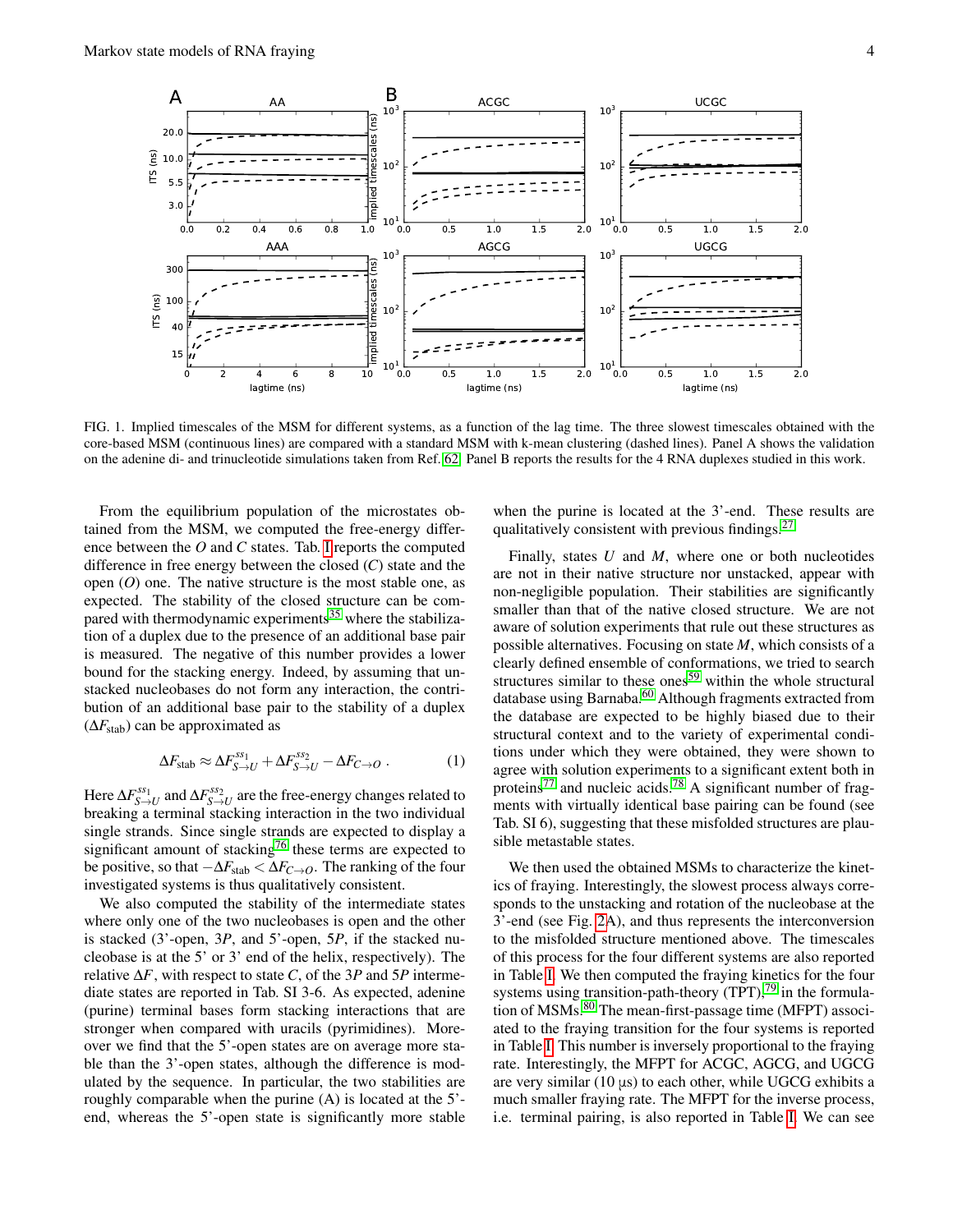

<span id="page-4-1"></span>FIG. 2. Results of the MSMs of the four sequences, based on DESRES simulations. Panel A: Slowest process in the MSMs of the 4 duplexes. Two structures from the simulations of ACGC are shown, as representatives for all sequences. Panel B: Flux of fraying trajectories computed from the four MSM by means of TPT.

that this quantity shows a small dependence on the sequence and is correlated with the timescale of the slowest process, i.e. the rotation of the 3' nucleobase, showing that the state *M* acts as a kinetic trap during terminal pairing.

We further investigated the mechanism of fraying, focusing on the first opening base. Using TPT, we obtained the flux of fraying trajectories going from *C* to *O* through either 3*P* or 5*P*. Results are reported in Fig. [2B](#page-4-1). The most likely path for fraying is, for the four investigated systems, the one through the 3*P* intermediate. In other words, based on these results one would expect the nucleobase at the 3'-end to most likely break its stacking interation with the adjacent base before the one at the 5'-end. Interestingly, the most probable intermediate in the transition between *C* and *O* is always 3*P*, even in sequences UCGC and UGCG where it is the *least* stable one according to the free-energy analysis reported above. This can be rationalized by the individual rates reported in Tab. SI 3-6. Estimated rates for transitions from 5*P* to *O* are either null or very small. This is a consequence of the fact that no or few transitions are observed in the MD simulation along this pathway.

## <span id="page-4-0"></span>C. Comparison with AMBER force-field

We also analyzed an identical set of simulations performed using the latest AMBER force field.<sup>[44](#page-7-0)</sup> Results are reported in Fig. SI 2 and Tab. SI 7. These simulations resulted in a larger number of non-canonical structures when compared with those obtained in the simulations performed with the DESRES force field. In particular, we observed a non-negligible pop-ulation of so-called ladder-like structures<sup>[44](#page-7-0)</sup> (See Fig. SI  $2B$ ). Similar structures were also observed in previous works $22,81$  $22,81$ and might be a consequence of both the short length of the duplex simulated here and the presence of restraints on the

base-pair distances in the duplex.

In addition, our simulations show a large population of misfolded structures. See SI for more details about these structures. In particular, for all the constructs except UCGC the stability obtained of the misfolded structures was larger than that of the native structure. Whereas these conformations are plausible metastable states (see also Tab. SI 6), their high populations make the results much more difficult to interpret.

In general the closed state is less stable with respect to the open state. This can be seen both from the ∆*F*, which are smaller in general, and from the shorter MFPTs (See Fig. SI 2A) Regarding the predicted fraying mechanics, most of the fraying pathways are going through the misfolded (*M*), the undefined (*U*), or the ladder-like (*L*) states. This makes it difficult to reach a definite conclusion regarding the mechanism. However, one can observe a general tendency for a mechanism where the 5' base opens before the 3' one, in contrast with what predicted from the simulations with DESRES force field.

## IV. DISCUSSION AND CONCLUSIONS

In this work, we developed a robust recipe for the construction of core-based MSMs and applied it to the characterization of fraying kinetics in RNA. When compared with standard MSMs the core-based method enables to obtain MSMs with a limited number of microstates, making the following analysis both clearer and more practical. At the same time, the implied timescales are robustly estimated, even for very short values of the lag time. One of the advantages of a short lag time is a statistically robust estimation of the MFPT, which is in general a challenging task for an MSM with a large lag time, due to the effect of recrossing events.

We applied the introduced core-based MSM to study the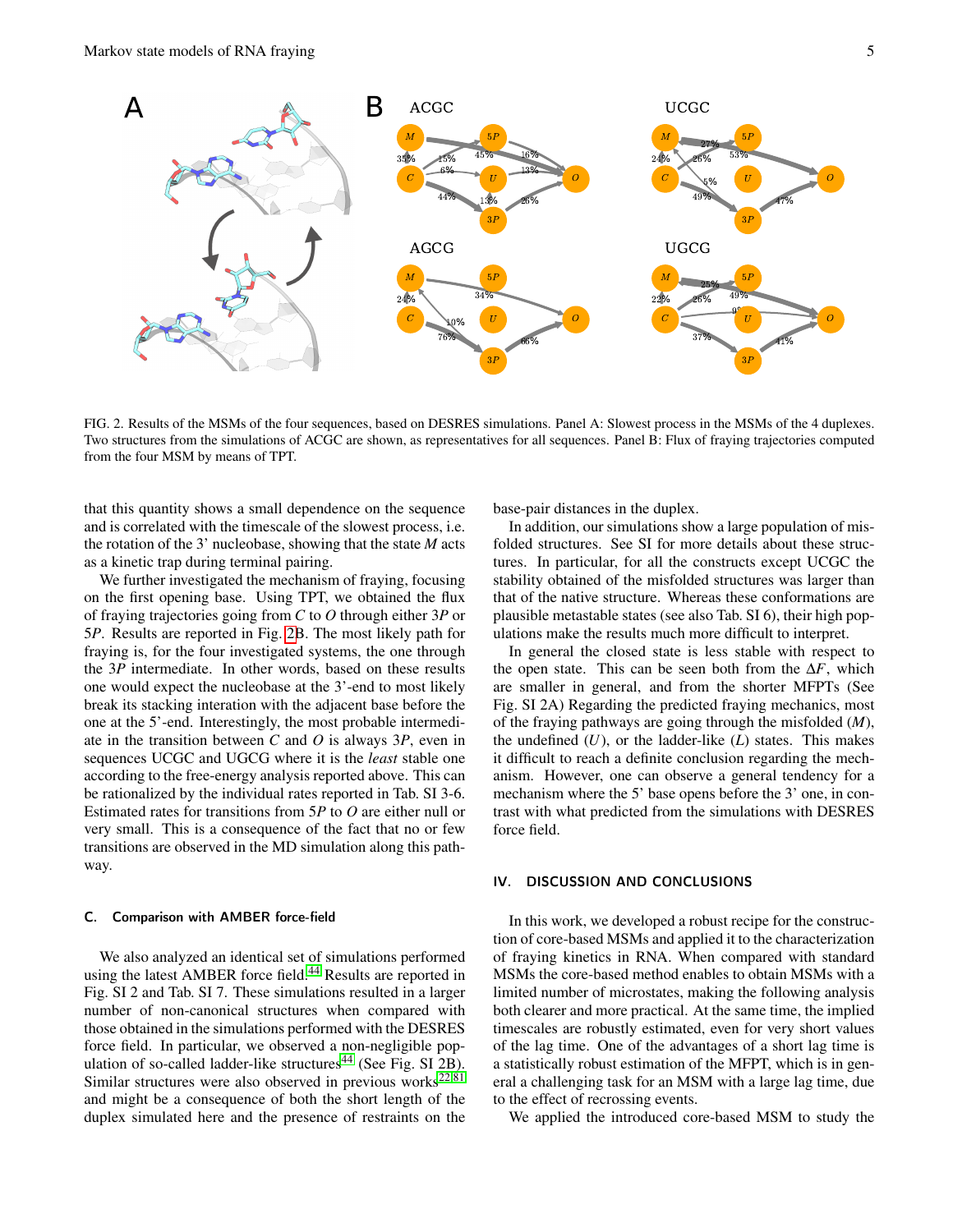thermodynamics and kinetics of base fraying, and analyzed the pathway followed during the process. We first focused on the free-energy difference between the native helical conformation and the frayed state using the DESRES force field.[43,](#page-6-30)[45,](#page-7-1)[46](#page-7-2) This difference can be compared with the stabilization of a duplex resulting from the addition of an individ-ual base pair, as obtained from optical melting experiments.<sup>[35](#page-6-23)</sup> The ranking of the four analyzed sequences is qualitatively consistent with the experiments. This result is by itself not obvious, given that we are comparing systems with the same numbers of GC and AU pairs. In other words, the force field is capable to qualitatively capture the difference between placing a purine or a pyrimidine on each of the two strands, and the interplay between the hydrogen bonds formed in the first and in the second base pair of a helix. The comparison is however only qualitative, since the experimental free energies report the difference in the stability of two duplexes with a different number of pairs. By closing the thermodynamic cycle, the experimental free energies should correspond to the difference between the stacking energy in a duplex and the stacking energy in two separated single strands, that are not included here. Previous works performing the full thermodynamic cycle using an older version of the AMBER force  $field^{82}$  $field^{82}$  $field^{82}$  and the version used here<sup>[83](#page-7-36)</sup> report agreement with experimental free energies. In addition, optical melting experiments are not sensitive to the precise structure and only reports the overall stability of a bimolecular complex that might originate from the combination of different structures. It must be also observed that, although the DESRES force field is the only force field to date that was shown to be able to predict the folded structure of RNA tetraloops including their sig-nature interactions,<sup>[43](#page-6-30)</sup> its capability to reproduce experimentally observed non-canonical interactions has been recently questioned.[84](#page-7-37)

We then focused on the kinetics of the fraying process, estimating the fraying rate and the weight of different pathways. The fraying rates of three of the four sequences are all around  $10^5$  s<sup>-1</sup>. The fourth sequence, UCGC, displays a 5-times slower fraying. This effect can be attributed to the larger stability of the UC and AG stacking interactions, also observed in the thermodynamic parameters. The reported rates are in qualitative agreement with those measured using imino-proton exchanges.<sup>[31](#page-6-18)</sup> We observe that rates for terminal pairing show a slight dependence with respect to the sequence. The ratio between the lowest and highest rate is  $\approx 1.7$ , corresponding to a contribution of  $\approx 0.3$  kcal/mol to the sequencedependence of the stability of individual base pairs. In comparison, the ratio between the highest and the lowest unpairing rate is  $\approx$  5, corresponding to a contribution of  $\approx$  1 kcal/mol. This agrees with the common notion that the stability differ-ences depend more on the off rates than on the on rates.<sup>[85](#page-7-38)</sup>

Interestingly, the fraying path with the largest flux always corresponds to a 3'-open intermediate, which is typically the least stable among the two intermediates. The opening of the 5' end likely results in a reclosure of the pair because the 3' dangling end stays stacked. The opening of the 3' end can result in complete opening because the 5' dangle is less stable. Therefore, a 3' end opening, although less frequent, is more likely to proceed to complete opening. The 5'-open path has been proposed as the most likely one based on the frequency of  $3'$ -dangling bases in crystal structures<sup>[86](#page-7-39)</sup> and on the relative stability of the two intermediates as computed by molecular simulations.[27](#page-6-20) It is however important to underline that the results reported here might be affected by the choice of the force field. In particular, we are not aware of any validation of the kinetics reported so far for the DESRES RNA force field.

Lastly, we report a comparison with simulations performed with the standard AMBER force field.<sup>44-[46](#page-7-2)</sup> Results are significantly different in the stability of the canonical duplexes, in the estimated fraying rates, and in the predicted pathways. In particular, the AMBER force field generates a larger population of non-canonical, misfolded structures. Whereas the observed ladder-like structures<sup>[44](#page-7-0)</sup> might be an artifact related to the short length of the simulated helices, the non-canonical interactions at the terminal bases have been already reported elsewhere in the context of longer duplexes<sup>[33](#page-6-21)</sup> and are probably intrinsically stabilized by this force field. The relative population of these structures might change using recent corrections that aimed at providing a better balance between important hydrogen bond interactions.<sup>[84](#page-7-37)</sup> Overall, the presence of these structures makes the interpretation of the fraying process more difficult.

Interestingly, whereas the relative stability of the different intermediates exhibits a similar trend between different force-fields, the pathways of fraying are substantially different. Indeed, it is known that the impact of force fields on kinetics can be large even when the thermodynamic properties are similar.[87](#page-7-40) In this particular case, the different kinetics might be a consequence of different energetic barriers (e.g., in the backbone torsional angles) that are difficult to validate experimentally. The possibility to have different force fields resulting in the same native structure but predicting different pathways have been discussed for instance in the case of pro-tein folding simulations.<sup>[88](#page-7-41)</sup>

In conclusion, we constructed a core-based MSM with the goal of reproducing the kinetic properties of the terminal base pair of an RNA double helix. The introduced method makes it possible to obtain a robust estimation of rates and MFPT between folded and frayed structures, to identify metastable states and their relative stabilities, as well as the unzipping pathways followed by the system. Although the obtained rates are in qualitative agreement with experimental data, the appearance of non-canonical structures and/or their excessive suppression make the preferential unzipping pathway dependent on the chosen force field.

### ACKNOWLEDGMENTS

G.P. and G.B. received support by the European Research Council, Starting Grant 306662. F.N. and F.P. acknowledge funding from European Research Commission (ERC StG 307494 "pcCell" and ERC CoG 772230 "ScaleCell") and Deutsche Forschungsgemeinschaft (SFB1114/C03 and SFB1114/A03). F.P. acknowledges funding from the Yen Post-Doctoral Fellowship in Interdisciplinary Research and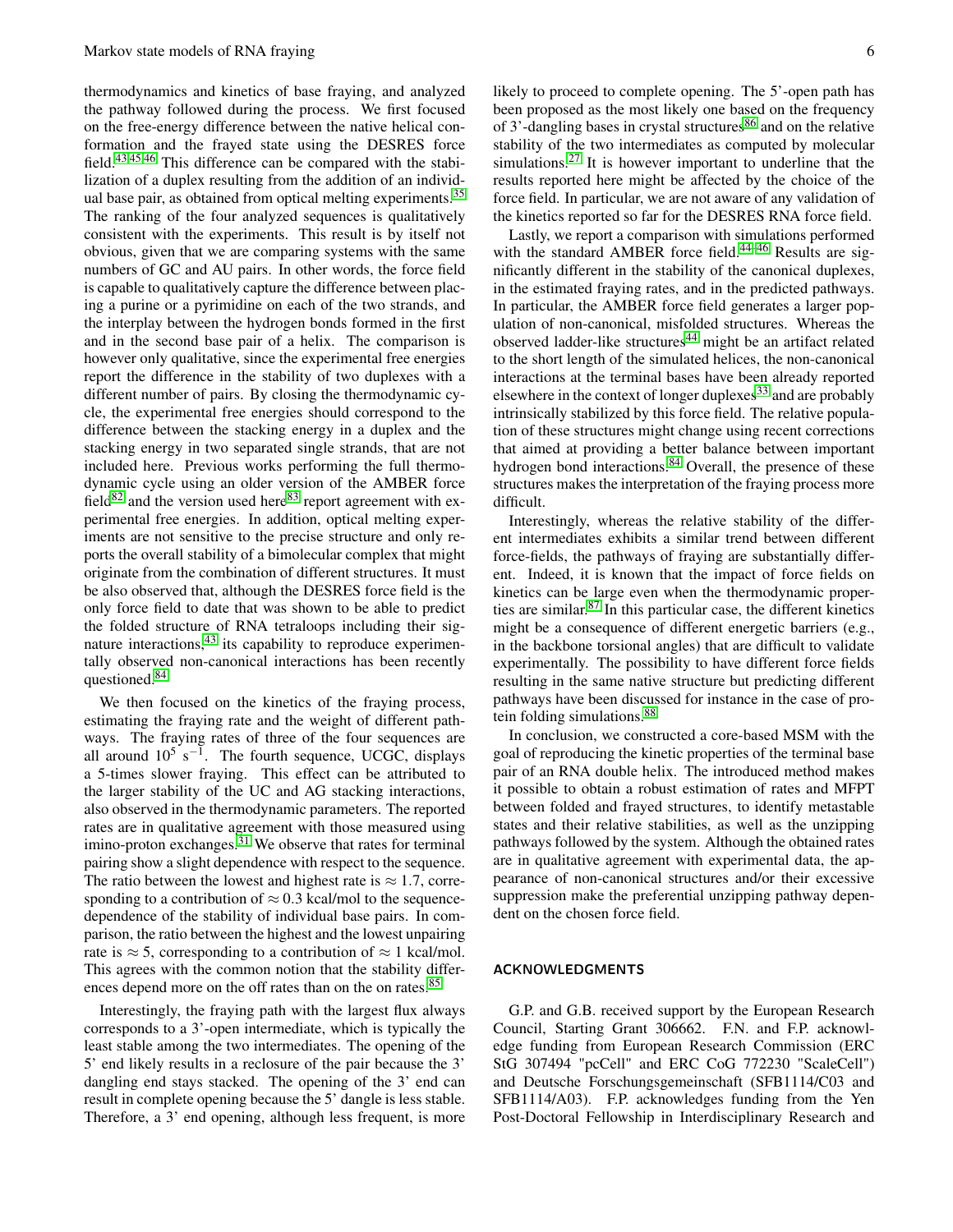from the National Cancer Institute of the National Institutes of Health (NIH) through Grant CAO93577. We thank Alessandro Laio, Maria d'Errico, and Elena Facco, for their help in the clustering analysis. We are grateful to Sandro Bottaro for many helpful advices and for interesting scientific discussions. We also thank the anonymous reviewers whose comments have greatly improved this manuscript.

- <span id="page-6-0"></span><sup>1</sup>K. V. Morris and J. S. Mattick, "The rise of regulatory RNA," Nat. Rev. Genet. 15, 423 (2014).
- <span id="page-6-1"></span><sup>2</sup>H. M. Al-Hashimi and N. G. Walter, "RNA dynamics: it is about time," Curr. Opin. Struct. Biol. 18, 321–329 (2008).
- <span id="page-6-2"></span><sup>3</sup>G. R. Bowman, V. S. Pande, and F. Noé, *An introduction to Markov state models and their application to long timescale molecular simulation*, Vol. 797 (Springer Science & Business Media, 2013).
- <sup>4</sup>D. E. Shaw, J. P. Grossman, J. A. Bank, B. Batson, J. A. Butts, J. C. Chao, M. M. Deneroff, R. O. Dror, A. Even, C. H. Fenton, A. Forte, J. Gagliardo, G. Gill, B. Greskamp, C. R. Ho, D. J. Ierardi, L. Iserovich, J. S. Kuskin, R. H. Larson, T. Layman, L.-S. Lee, A. K. Lerer, C. Li, D. Killebrew, K. M. Mackenzie, S. Y.-H. Mok, M. A. Moraes, R. Mueller, L. J. Nociolo, J. L. Peticolas, T. Quan, D. Ramot, J. K. Salmon, D. P. Scarpazza, U. Ben Schafer, N. Siddique, C. W. Snyder, J. Spengler, P. T. P. Tang, M. Theobald, H. Toma, B. Towles, B. Vitale, S. C. Wang, and C. Young, "Anton 2: Raising the bar for performance and programmability in a special-purpose molecular dynamics supercomputer," in *[Proceedings of](http://dx.doi.org/ 10.1109/SC.2014.9) [the International Conference for High Performance Computing, Network](http://dx.doi.org/ 10.1109/SC.2014.9)[ing, Storage and Analysis](http://dx.doi.org/ 10.1109/SC.2014.9)*, SC '14 (IEEE Press, Piscataway, NJ, USA, 2014) pp. 41–53.
- $5\overline{O}$ . Valsson, P. Tiwary, and M. Parrinello, "Enhancing important fluctuations: Rare events and metadynamics from a conceptual viewpoint," Annu. Rev. Phys. Chem. 67, 159–184 (2016).
- $6V$ . Mlynsky and G. Bussi, "Exploring RNA structure and dynamics through enhanced sampling simulations," Curr. Opin. Struct. Biol. 49, 63–71 (2018).
- <span id="page-6-3"></span> ${}^{7}C$ . Camilloni and F. Pietrucci, "Advanced simulation techniques for the thermodynamic and kinetic characterization of biological systems," Adv. Phys.: X 3, 1477531 (2018).
- <span id="page-6-4"></span>8 J. L. Klepeis, K. Lindorff-Larsen, R. O. Dror, and D. E. Shaw, "Longtimescale molecular dynamics simulations of protein structure and function," Curr. Opin. Struct. Biol. 19, 120–127 (2009).
- <sup>9</sup>T. J. Lane, D. Shukla, K. A. Beauchamp, and V. S. Pande, "To milliseconds and beyond: challenges in the simulation of protein folding," Curr. Opin. Struct. Biol. 23, 58–65 (2013).
- <sup>10</sup>J. Preto and C. Clementi, "Fast recovery of free energy landscapes via diffusion-map-directed molecular dynamics," Phys. Chem. Chem. Phys. 16, 19181–19191 (2014).
- <span id="page-6-5"></span><sup>11</sup>N. Plattner, S. Doerr, G. De Fabritiis, and F. Noé, "Complete proteinprotein association kinetics in atomic detail revealed by molecular dynamics simulations and Markov modelling," Nat. Chem. 9, 1005–1011 (2017).
- <span id="page-6-6"></span><sup>12</sup>S. Vangaveti, S. V. Ranganathan, and A. A. Chen, "Advances in RNA molecular dynamics: a simulator's guide to RNA force fields," Wiley Interdiscip. Rev. RNA 8, e1396 (2017).
- <sup>13</sup>L. G. Smith, J. Zhao, D. H. Mathews, and D. H. Turner, "Physics-based allatom modeling of RNA energetics and structure," Wiley Interdiscip. Rev. RNA 8, e1422 (2017).
- <span id="page-6-11"></span><sup>14</sup>J. Šponer, G. Bussi, M. Krepl, P. Banáš, S. Bottaro, R. A. Cunha, A. Gil-Ley, G. Pinamonti, S. Poblete, P. Jurečka, N. G. Walter, and M. Otyepka, "RNA structural dynamics as captured by molecular simulations: A comprehensive overview," Chem. Rev. 118, 4177––4338 (2018).
- <span id="page-6-7"></span><sup>15</sup>P. D. Dans, D. Gallego, A. Balaceanu, L. Darré, H. Gómez, and M. Orozco, "Modeling, simulations, and bioinformatics at the service of rna structure," Chem 5, 51–73 (2019).
- <span id="page-6-8"></span> ${}^{16}$ C. Schütte, A. Fischer, W. Huisinga, and P. Deuflhard, "A direct approach to conformational dynamics based on hybrid monte carlo," J. Comput. Phys. 151, 146–168 (1999).
- <span id="page-6-31"></span><sup>17</sup>W. C. Swope, J. W. Pitera, and F. Suits, "Describing protein folding kinetics by molecular dynamics simulations. 1. theory," J. Phys. Chem. B 108, 6571–6581 (2004).
- <sup>18</sup>F. Noé, I. Horenko, C. Schütte, and J. C. Smith, "Hierarchical analy-

sis of conformational dynamics in biomolecules: transition networks of metastable states," J. Chem. Phys. 126, 04B617 (2007).

- <sup>19</sup>J. D. Chodera, N. Singhal, V. S. Pande, K. A. Dill, and W. C. Swope, "Automatic discovery of metastable states for the construction of Markov models of macromolecular conformational dynamics," J. Chem. Phys. 126, 04B616 (2007).
- <span id="page-6-9"></span><sup>20</sup>J.-H. Prinz, H. Wu, M. Sarich, B. Keller, M. Senne, M. Held, J. D. Chodera, C. Schütte, and F. Noé, "Markov models of molecular kinetics: Generation and validation," J. Chem. Phys. 134, 174105 (2011).
- <span id="page-6-10"></span><sup>21</sup>E. H. Lee, J. Hsin, M. Sotomayor, G. Comellas, and K. Schulten, "Discovery through the computational microscope," Structure 17, 1295–1306 (2009).
- <span id="page-6-12"></span> $22^2$ C. Bergonzo, N. M. Henriksen, D. R. Roe, and T. E. Cheatham, "Highly sampled tetranucleotide and tetraloop motifs enable evaluation of common RNA force fields," RNA 21, 1578–1590 (2015).
- <sup>23</sup>P. Kuhrova, R. B. Best, S. Bottaro, G. Bussi, J. Sponer, M. Otyepka, and P. Banáš, "Computer folding of RNA tetraloops: identification of key force field deficiencies," J. Chem. Theory Comput. 12, 4534–4548 (2016).
- <span id="page-6-13"></span><sup>24</sup>S. Bottaro, P. Banáš, J. Sponer, and G. Bussi, "Free energy landscape of gaga and uucg RNA tetraloops," J. Phys. Chem. Lett 7, 4032–4038 (2016).
- <span id="page-6-14"></span><sup>25</sup>M. Betterton and F. Jülicher, "Opening of nucleic-acid double strands by helicases: active versus passive opening," Phys. Rev. E 71, 011904 (2005).
- <sup>26</sup>J. F. Sydow, F. Brueckner, A. C. Cheung, G. E. Damsma, S. Dengl, E. Lehmann, D. Vassylyev, and P. Cramer, "Structural basis of transcription: mismatch-specific fidelity mechanisms and paused RNA polymerase II with frayed RNA," Mol. Cell 34, 710–721 (2009).
- <span id="page-6-20"></span> $27$ F. Colizzi and G. Bussi, "RNA unwinding from reweighted pulling simulations," J. Am. Chem. Soc. 134, 5173–5179 (2012).
- <span id="page-6-15"></span><sup>28</sup>L.-T. Da, F. Pardo-Avila, L. Xu, D.-A. Silva, L. Zhang, X. Gao, D. Wang, and X. Huang, "Bridge helix bending promotes RNA polymerase II backtracking through a critical and conserved threonine residue," Nat. Commun. 7, 11244 (2016).
- <span id="page-6-16"></span><sup>29</sup>W. Huang, J. Kim, S. Jha, and F. Aboul-Ela, "The impact of a ligand binding on strand migration in the sam-i riboswitch," PLoS Comput. Biol. 9, e1003069 (2013).
- <span id="page-6-17"></span><sup>30</sup>A. Serganov and E. Nudler, "A decade of riboswitches," Cell **152**, 17-24 (2013).
- <span id="page-6-18"></span><sup>31</sup>K. Snoussi and J.-L. Leroy, "Imino proton exchange and base-pair kinetics in RNA duplexes," Biochemistry 40, 8898–8904 (2001).
- <span id="page-6-19"></span><sup>32</sup>J. D. Liu, L. Zhao, and T. Xia, "The dynamic structural basis of differential enhancement of conformational stability by 5'-and 3'-dangling ends in RNA," Biochemistry 47, 5962–5975 (2008).
- <span id="page-6-21"></span>33M. Zgarbová, M. Otyepka, J. Šponer, F. Lankas, and P. Jurečka, "Base pair fraying in molecular dynamics simulations of DNA and RNA," J. Chem. Theory Comput. 10, 3177–3189 (2014).
- <span id="page-6-22"></span><sup>34</sup>X. Xu, T. Yu, and S.-J. Chen, "Understanding the kinetic mechanism of RNA single base pair formation," Proc. Natl. Acad. Sci. USA 113, 116– 121 (2016).
- <span id="page-6-23"></span><sup>35</sup>T. Xia, J. SantaLucia Jr, M. E. Burkard, R. Kierzek, S. J. Schroeder, X. Jiao, C. Cox, and D. H. Turner, "Thermodynamic parameters for an expanded nearest-neighbor model for formation of RNA duplexes with Watson-Crick base pairs," Biochemistry 37, 14719–14735 (1998).
- <span id="page-6-24"></span><sup>36</sup>K.-Y. Wong and B. M. Pettitt, "The pathway of oligomeric DNA melting investigated by molecular dynamics simulations," Biophys. J. 95, 5618– 5626 (2008).
- <sup>37</sup>A. Perez and M. Orozco, "Real-time atomistic description of DNA unfolding," Angew. Chem. 49, 4805–4808 (2010).
- <span id="page-6-25"></span><sup>38</sup>M. F. Hagan, A. R. Dinner, D. Chandler, and A. K. Chakraborty, "Atomistic understanding of kinetic pathways for single base-pair binding and unbinding in DNA," Proc. Natl. Acad. Sci. USA 100, 13922–13927 (2003).
- <span id="page-6-26"></span><sup>39</sup>N.-V. Buchete and G. Hummer, "Coarse master equations for peptide folding dynamics," J. Phys. Chem. B 112, 6057–6069 (2008).
- <span id="page-6-27"></span><sup>40</sup>C. Schütte, F. Noé, J. Lu, M. Sarich, and E. Vanden-Eijnden, "Markov state models based on milestoning," J. Chem. Phys. 134, 204105 (2011).
- <span id="page-6-28"></span><sup>41</sup>A. Rodriguez and A. Laio, "Clustering by fast search and find of density peaks," Science 344, 1492–1496 (2014).
- <span id="page-6-29"></span><sup>42</sup>M. d'Errico, E. Facco, A. Laio, and A. Rodriguez, "Automatic topography of high-dimensional data sets by non-parametric Density Peak clustering," arXiv:1802.10549 (2018).
- <span id="page-6-30"></span><sup>43</sup>D. Tan, S. Piana, R. M. Dirks, and D. E. Shaw, "RNA force field with accu-